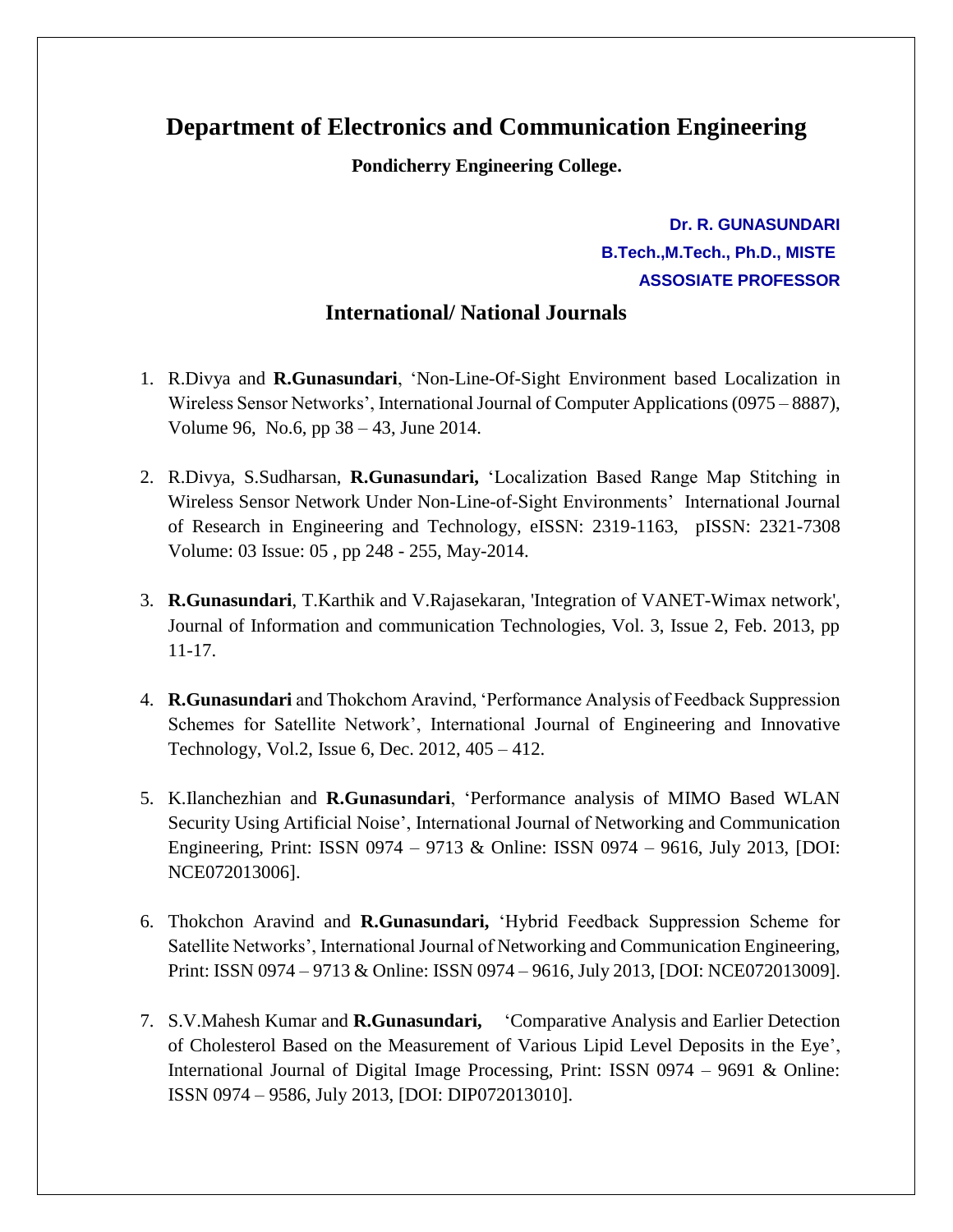- 8. K.Viswanath and **R.Gunasundari**, 'Low Power VLSI based Design and Implementation of MLP-BP Neural Network for Detection of Kidney Stone in Real Time', International Journal of Automation and Autonomous Systems, Print: ISSN 0974 – 9659 & Online: ISSN 0974 – 9551, July 2013 , [DOI: AA072013007].
- 9. **R.Gunasundari** and Gnanou Florence Sudha, 'Simulation model of a relay based autonomous ECG monitoring system using Wireless Sensors ', International Journal of Networking and Communication Engineering, Vol 4, No 15, December 2012.
- 10. **R.Gunasundari** and Choragudi K.Y.Karthik, 'Effective secured spectrum sensing for cognitive radio channels', International Journal of Networking and Communication Engineering, Vol 4, No 12, December 2012.
- 11. **R.Gunasundari** and K. Muthukumaran, 'Data Reduction Mechanism using coverage based association method in wireless sensor networks' International Journal of Wireless Communication, vol 3, no 7, May 2011.
- 12. **R.Gunasundari**, R.Arthi and R.Geetha ,'Loss Mitigation Technique for Mobile Healthcare Systems' International Journal of Digital Image Processing, Vol. 2, No. 11, November 2010, pp 445 – 451, ISSN 0974 -9691
- 13. **R.Gunasundari**, R.Arthi and S.Priya, ' An efficient Congestion Avoidance Scheme for mobile health Wireless sensor Networks', International journal of Advanced Networking and Applications, Vol. 02, Issue 3, Nov – Dec 2010, pp 693- 698. ISSN 0975 – 0290.
- 14. **R.Gunasundari**, R.Arthi and R.Geetha, 'Non linear filtering Techniques for Loss Mitigation in mobile health care applications', Journal of Electrical  $\&$  Electronics Engineering,Vol. 1, no. 1 pp 27 -31, January – June 2010. ISSN 0976- 7363.
- 15. **R.Gunasundari** and A.R.Gunabarathy,' Performance evaluation of integrated macro and micromobility protocols for wide area wireless networks' Journal on Communication Technology, Issue 1, pp 61- 67, March 2010.ISSN 0976 – 0091.
- 16. **R.Gunasundari**, R.Arthi and R.Geetha, 'Loss Recovery for Mobile Healthcare Applications' International Journal of Digital Image Processing, vol 3, no 1, January 2011. ISSN 0974 -9691
- 17. **R.Gunasundari** and S.Shanmugavel, 'Fault Tolerant Cellular IP', International Engineering Technology Journal on Communication Techniques , Vol 1, No. 1, pp 20 -26, October 2007.
- 18. **R.Gunasundari** and S.Shanmugavel, 'Hybrid HAWAII/CIP for Micro mobility in Wireless Communication Networks', International Engineering Technology Journal on Information Systems , Vol 1, No. 2, pp 67 - 73, October 2007.